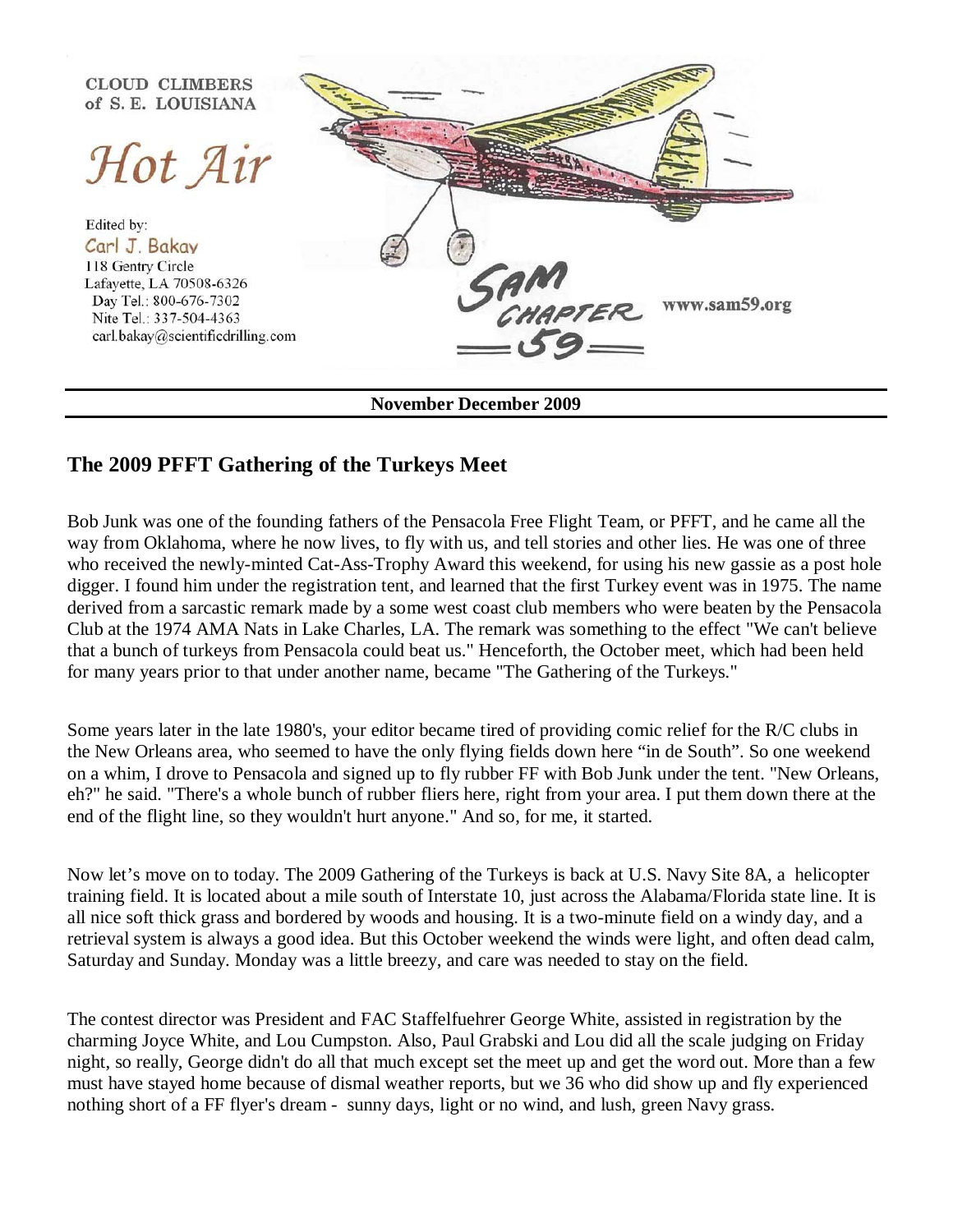Gene Smith came from Stillwater, Oklahoma, and won firsts in 7events: AMA 1/2 A Gas, 1/4 A and A NOS Gas, FAC Dime Scale and Peanut, Thompson/Greve Race combined, and Embryo. From Broken Arrow in the same state, Bob Hanford won 4 events: two with his Satellite 450 gas job. They both went home with an armload of quality balsa, which CD George had shipped from a secret site known only as "Area 52". They weren't the only ones who came a distance. Mike Moskow journeyed from Severna Park, Maryland to win Small Rubber Stick with his Korda C, and garner a second with his Jim Williams Mulvihill. This model was flown by three of the top four Mulvihill fliers, by the way. Mike is better known for flying his Don Garafalo's Heaven Bound in Large Rubber Stick events all over the country. But he only managed a fifth place here in Florida. Louisiana's Scott Cannon took the win with his Lanzo Duplex stick version.

Veteran Gene Wicks drove down from Normal, Illinois to win two Nostalgia events, ½ A and B/C Gas combined, both using T-Birds. Our good friend Ron Fritz and wife drove down from Michigan to fly his Sparky, but did not place. Ed Hardin came from Tennessee to get a second place in Large Rubber Stick, and smilin' Al Pardue traveled with his wife from Alabama to take a second in Gollywock, a fourth in Mulvihill, and a fifth in small fuselage. It was really a thrill for me to see so many great fliers travel so far to compete, and have a lot of fun at the same time.

A large part of the contest consisted of ten Flying Aces individual events plus WW I and WW II mass launches. Many people bemoan the demise of free flight, lack of young fliers, too few flying fields, and so on. But the Flying Aces Club is doing just fine, and growing, thank you. The PFFT has many enthusiastic members who fly these events, and the Turkeys attracts the likes of Stew Meyers and Dan Driscoll of the DC Maxecuters, as well as Texans Rich Adams and Mike Midkiff, the latter rumored to also be from North of the Mason Dixon Line. (The proper thing for ex-Yankees to say is, "I wasn't born in the South, but I got here as quick as I could!")

Scale events mean judging, and there were four tables groaning with free flight scale models Friday night at the Pensacola Microtel Inn. Paul Grabski and Lou Cumpston spent several hours going over the large assortment of FAC Scale models as well as Peanuts and jet catapult scale models.

Best to me in the show that evening were the exquisite peanut scale models of Stew Meyers, George White's Fokker D-VII in Hermann Goering white livery, and the Fokker Dr. 1 and deHavilland DH-4 by Rich Adams.

Saturday dawned bright and clear, with not a hint of the rain predicted. Mike Midkiff flew his Sea Hornet in FAC Rubber scale to a win, followed within 3 points by George white and his Goering D-VII, and Richard Adams flew his immaculate Curtiss Jenny to third place. The wind was light and variable all day.

Sunday's main FAC event was the WW I Mass Launch. Mike Midkiff stayed up longest with his Albatross D3, followed by the three Fokker D-VII's of George White, Richard Adams and Paul Grabski. The WW II Mass Launch was held on Monday, and won by Gene Smith and his Fiat G55, followed closely by Mike Midkiff and his P-51 Mustang. FAC Peanut Scale, also on Monday, was won by Gene Smith and his amazing Grumman F7F fighter.

I have since traded pictures with many who were there, and everyone agreed it was one of the best Turkey meets ever.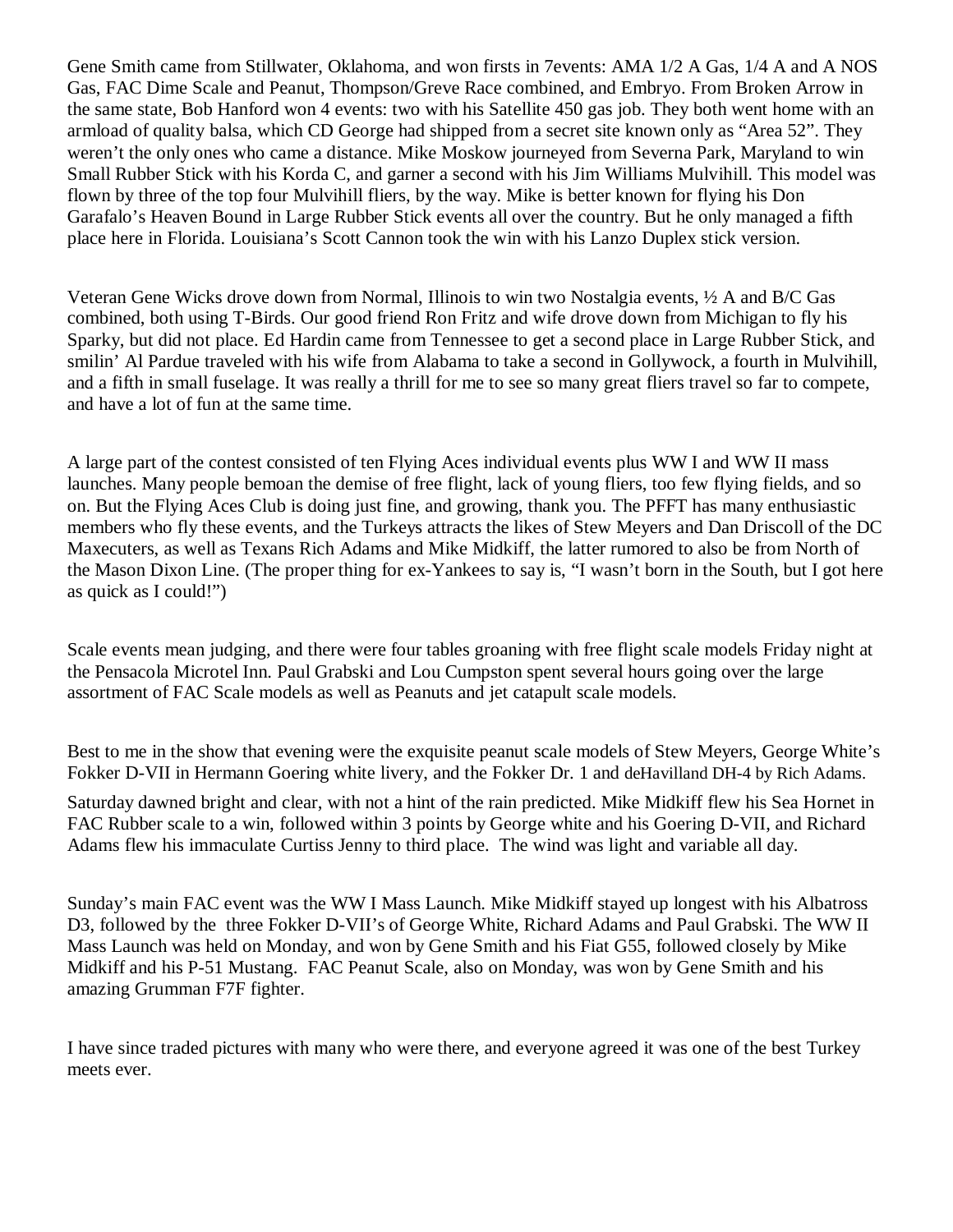| Event          | AMA 1/2A Gas                  |                       |             | Event                   | AMA C/D Gas            |                       |       |
|----------------|-------------------------------|-----------------------|-------------|-------------------------|------------------------|-----------------------|-------|
| Place          | (AMA Power)                   | Model                 | Time        | Place                   | (AMA Power)            | Model                 | Time  |
| 1              | Gene Smith                    | Maverick              | 696         | 1                       | Bob Hanford            | Hoosier Hotshot       | 324   |
| 2              | Gene Wicks                    | T-Bird                | 683         | 2                       | Tom Bell               | Jaysbird              | 228   |
| 3              | <b>Bob Hanford</b>            | Pilfered Pearl        | 587         | Event                   | 1/4A NOS Gas           |                       |       |
| $\overline{4}$ | Tom Bell                      | Quiksilver            | 328         | Place                   | (NFFS Power)           | Model                 | Time  |
| 5              | Graham Selick                 | Kiwi                  | 314         | 1                       | Gene Smith             | Hot Head              | 354   |
| $\,6$          | <b>Willy Bell</b>             | Zero                  | 139         | 2                       | Gene Wicks             | T-Bird                | 312   |
| Event          | NOS A Gas                     |                       |             | 3                       | <b>Bob Hanford</b>     | T-Bird                | 207   |
| Place          | NFFS Power                    | Model                 | Time        | $\overline{4}$          | Doug Petty             | Strato Streak         | 198   |
| 1              | Gene Smith                    | Lucky Lindy           | 466         | Event                   |                        | AMA 1/2 A Classic Gas |       |
| $\overline{2}$ | <b>Bob Hanford</b>            | Lucky Lindy           | 460         | Place                   | (AMA Power)            | Model                 | Time  |
| Event          | $\overline{A/B}$ Classic Gas  |                       |             | 1                       | Graham Selick          | Original              | 424   |
| Place          | (AMA Power)                   | Model                 | Time        | $\overline{c}$          | Bob Hanford            | Pilfered Pearl        | 317   |
| 1              | Bob Hanford                   | Satellite 450         | 360         | 3                       | Gene Smith             | Maverick              | 284   |
| $\overline{c}$ | Gene Smith                    | Pilvered Pearl        | 317         | <b>Event</b>            |                        | NOS 1/2 A Gas         |       |
| $\overline{3}$ | Tom Bell                      | Marvel                | 316         | Place                   | (NFFS)                 | Model                 | Time  |
| Event          | AMA A/B Gas                   |                       |             | 1                       | Gene Wicks             | T-Bird                | 356   |
| Place          | (AMA Power)                   | Model                 | Time        | $\mathbf{2}$            | Bob Hanford            | Jays Bird             | 325   |
| 1              | Bob Hanford                   | Satellite 450         | 600         | 3                       | Graham Selick          | Ramrod 250            | 320   |
| $\overline{c}$ | Graham Selick                 | Mini Pearl            | 240         | $\overline{4}$          | Gene Smith             | Zero                  | 310   |
| 3              | Tom Bell                      | Sloworm               | 214         | 5                       | Tom Bell               | Jays Bird             | 240   |
| Event          | C/D Classic Gas               |                       |             | 6                       | Charley Shepherd       | Zeke                  | 67    |
| Place          | (AMA Power)                   | Model                 | Time        | Event                   | NOS B/C Gas            |                       |       |
| 1              | Bob Hanford                   | Hossier Hotshot       | 590         | Place                   | (NFFS)                 | Model                 | Time  |
| Event          | Early NOS 1/2A Gas            |                       |             | 1                       | Gene Wicks             | T-Bird                | 840   |
| Place          | (NFFS)                        | Model                 | Time        | $\overline{c}$          | Gene Smith             | Ramrod                | 803   |
| 1              | Bob Hanford                   | Ambition              | 256         | 3                       | Bob Hanford            | Hoosier Hotshot       | 420   |
| Event          | Large Stick Rubber            |                       |             | Event                   | OT B/C Gas Pylon/Cabin |                       |       |
| Place          | (SAM)                         | Model                 | Time        | Place                   | (Sam)                  | Model                 | Time  |
| 1              | Scott Cannon                  | Lanzo Duplex Stick    | 870         | 1                       | Scott Cannon           | Alert                 | 41    |
| 2              | Ed Hardin                     | Smith Mulvihill       | 664         | Event                   | <b>Mulvihill</b>       |                       |       |
| 3              | <b>Richard Adams</b>          | Smith Mulvihill       | 505         | Place                   | (AMA)                  | Model                 | Time  |
| $\overline{4}$ | <b>Bob Erpelding</b>          | Housier Hi-Flier      | 345         | 1                       | Ed Hardin              | Jim Williams          | 540   |
| 5              | Mike Moskow                   | Heaven Bound          | 216         | 2                       | Mike Moskow            | Jim Williams          | 503   |
| 6              | Al Pardue                     | Lanzo Stick           | 153         | 3                       | George White           | Senator               | 360   |
| Event          | Small Fuselage Rubber         |                       | Time        | $\overline{\mathbf{4}}$ |                        |                       |       |
|                |                               |                       |             |                         | Al Pardue              | Jim Williams          | 327   |
| Place          | (SAM)                         | Model                 | Place       | Event                   | Moffett                |                       |       |
| 1              | Scott Cannon                  | Double Feature        | 498         | Place                   | (AMA)                  | Model                 | Time  |
| $\overline{c}$ | Dan Driscoll                  | Jr. Commercial        | 401         | 1                       | Jim Bethea             | Joe Williams          | 583   |
| $\overline{3}$ | <b>Stew Meyers</b>            | Flyabout              | 386         | $\overline{c}$          | Ed Hardin              | Joe Williams          | 353   |
| 4              | Jerry Klingaman               | Altimeter             | 347         | 3                       | Doug Petty             | Original Design       | 240   |
|                | Al Pardue                     | Double Feature        | 289         | Event                   | Small Stick Rubber     |                       | Time  |
| 6              | Carl Bakay                    | Wren                  | 236         | Place                   | (SAM)                  | Model                 | Place |
| 7              | <b>Bob Erpelding</b>          | Box Car               | 97          | 1                       | Mike Moskow            | Korda C               | 540   |
| 8              | Ed Hardin                     | Double Feature        | 93          | 2                       | Al Pardue              | Gollywock             | 364   |
| Event          | Large Fuselage Rubber         |                       | Time        | 3                       | Chris Woody            | Gollywock             | 334   |
| Place          | (SAM)                         | Model                 | Place       | 4                       | Scott Cannon           | Casano                | 323   |
|                | Ed Hardin                     | Korda DT              | 347         | 5                       | Doug Petty             | <b>Golllywock</b>     | 120   |
| Event          | $P-30$                        |                       |             | <b>Event Hand</b>       | Glider<br>Launch       |                       |       |
| Place          | (AMA)                         | Model                 | Time        | Place                   | AMA                    | Model                 | Time  |
| 1              | Gary Morton                   | Modified Marie        | 476         | 1                       | Gary Morton            | Dyno-Mite             | 283   |
| 2              | Jack Coyle                    | Majestyk              | 453         | $\overline{c}$          | Jeff Dunlap            | Maxine 36             | 208   |
| 3              | <b>Stew Meyers</b>            | <b>Tail Firster</b>   | 329         | 3                       | Paul Grabski           | Turn-Up               | 181   |
| 4              | Gene Smith                    | Sweet P30             | 323         | Event                   | Catapult Launch Glider |                       |       |
| 5              | Dan Driscoll                  | <b>Thermal Bagger</b> | 302         | Place                   | (AMA)                  | Model                 | Time  |
| 6              | Al Pardue                     | Potent P30            | 271         | 1                       | Paul Grabski           | Lil Mat               | 145   |
| 7              | Mike Tyre                     | Majestyk              | 267         | 2                       | Jeff Dunlap            | <b>Pickle Special</b> | 85    |
| 8              | Charlie King                  | Souper 30             | 265         | <b>Event FAC</b>        | OT/SAM                 | Commercial Rubber     |       |
| 9              | Charlie Shepherd              | Original Design       | 151         | Place                   |                        | Model                 | Time  |
| Event          | <b>Classic Towline Glider</b> |                       |             | 1                       | Jack Coyle             | Miss Canada           | 335   |
| Place<br>1     | (NFFS)<br>Paul Grabski        | Model<br>Foxxy        | Time<br>206 | $\mathbf{2}$            | Miss Canada            | Miss Canada           | 248   |

## **2009 Gathering of the Turkeys — Results**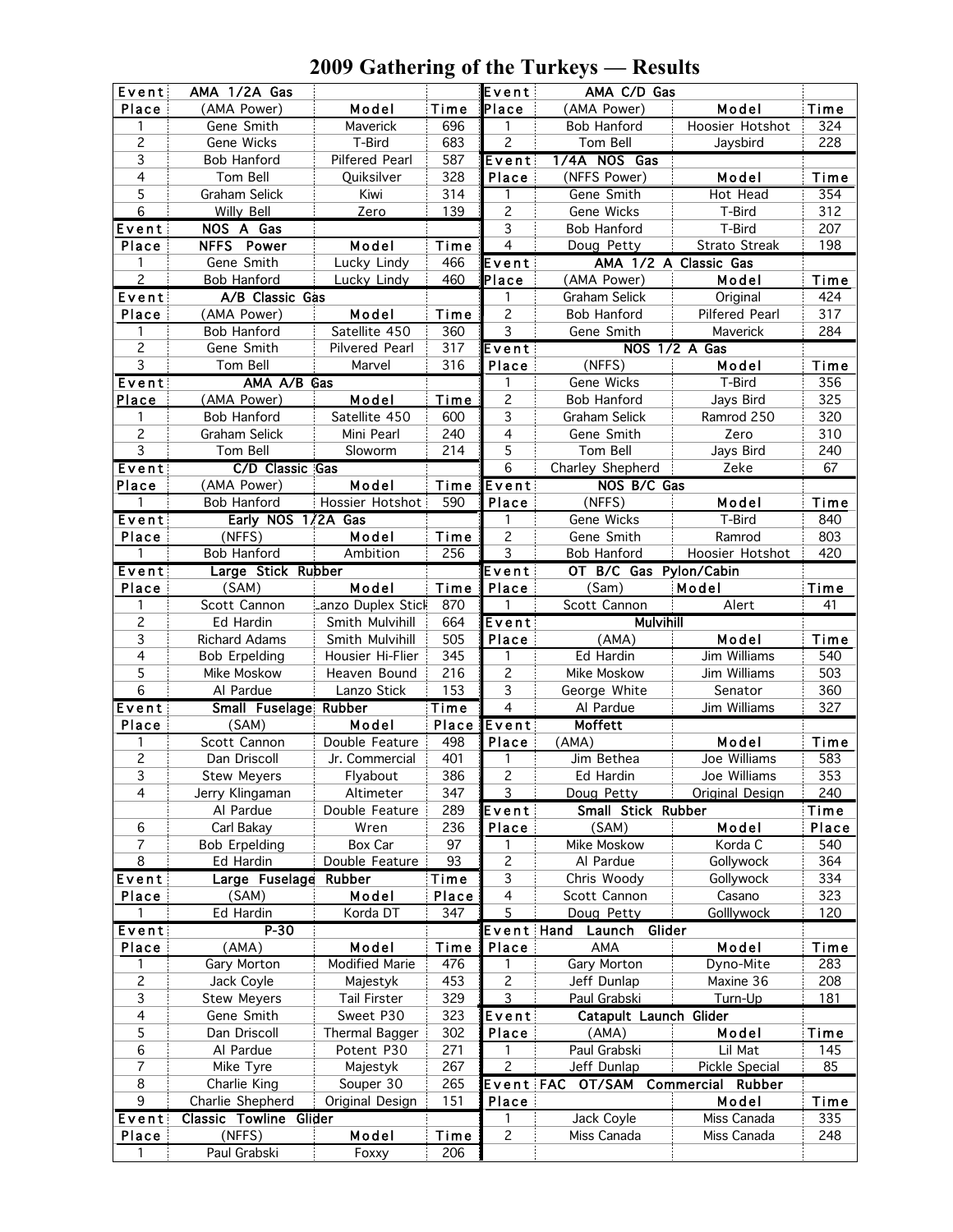| Event          | FAC Two-Bit Rubber     |                         |       | Event          | $E-36$                          |                      |       |
|----------------|------------------------|-------------------------|-------|----------------|---------------------------------|----------------------|-------|
| Place          |                        | Model                   | Time  | Place          | (NFFS)                          | Model                | Time  |
| $\mathbf{1}$   | Paul Grabski           | King Harry              | 306   | 1              | Graham Selick                   | Sparks               | 349   |
| $\overline{c}$ | <b>Stew Meyers</b>     | F. A. Moth              | 278   | Event          | Thompson/Greve Race Mass Launch |                      |       |
| 3              | George White           | Skokie                  | 266   | Place          | (FAC)                           | Model                |       |
| 4              | Dan Driscoll           | Jr. Commercial          | 208   | 1              | Gene Smith                      | Smoothie             |       |
| 5              | Carl Bakay             | F.A. Moth               | 148   | $\overline{c}$ | George White                    | Cessna CR3           |       |
| Event          |                        | World War I Mass Launch |       | $\overline{3}$ | Olie Benton                     | Chambermaid          |       |
| Place          | (FAC)                  | Model                   |       | 4              | <b>Bob Gourdon</b>              | Chambermaid          |       |
| 1              | Mike Midkiff           | Albatross D3            |       | 5              | Paul Grabski                    | Marcoux Bromberg     |       |
| $\overline{c}$ | George White           | Fokker D7               |       | Event          |                                 | FAC Rubber Scale     |       |
| 3              | <b>Richard Adams</b>   | Fokker D7               |       | Place          | (FAC)                           | Model                | Score |
| $\overline{4}$ | Paul Grabski           | Fokker D7               |       | 1              | Mike Midkiff                    | Sea Hornet           | 145   |
| 5              | Olie Benton            | Dornier                 |       | $\overline{c}$ | George White                    | Fokker D7            | 141   |
| 5              | <b>Stew Meyers</b>     | <b>Bristol Scout</b>    |       |                | 3 Richard Adams                 | Curtiss Jenny        | 133   |
|                | Event FAC Dime Scale   |                         |       |                | 4 Olie Benton                   | Mauboissin           | 112   |
| Place          |                        | Model                   | Score | 5              | Charlie Shepherd                | Piper PA16           | 97    |
| 1              | Gene Smith             | Fiat G55                | 290   | 6              | <b>Bob Gourdon</b>              | Fairchild 24         | 75    |
| 2              | Mike Midkiff           | Fairchild PT19          | 266   | 7              | Paul Grabski                    | Marcoux Bromberg     | 61    |
|                | 3 Stew Meyers          | Beech D17               | 220   | 8              | <b>Stew Meyers</b>              | Sopwith Camel        | 60    |
|                | 4 George White         | Beech D17               |       | 206 Event      | Embryo                          |                      |       |
| 5              | Gary Morton            | Fairchild PT19          | 200   | Place          | (FAC)                           | Model                | Score |
| 6              | Olie Benton            | Beech D17               | 174   | $\mathbf{1}$   | Gene Smith                      | Go Devil             | 369   |
| 7              | Charlie King           | Rearwin Cloudster       | 138   | $\overline{c}$ | Gary Morton                     | Prairie Bird         | 327   |
| 8              | Charlie Shepherd       | Rearwin Sportster       | 107   | 3              | <b>Richard Adams</b>            | Debut                | 318   |
| Event          | World War II           | Mass Launch             |       | 4              | Dan Driscoll                    | <b>Future Nit</b>    | 312   |
| Place          | (FAC)                  | Model                   |       | 5              | Charlie Shepherd                | MicroX Hornet        | 228   |
| $\mathbf{1}$   | Gene Smith             | Fiat G55                |       | 6              | <b>Stew Meyers</b>              | Asymbryo             | 192   |
| $\overline{c}$ | Mike Midkiff           | P-51                    |       | 7              | Paul Grabski                    | Debut                | 156   |
| 3              | Olie Benton            | Barracuda               |       |                | Event FAC Jet Catapult          | Scale                |       |
| $\overline{4}$ | <b>Rich Adams</b>      | Seawolf                 |       | Place          |                                 | Model                | Score |
| 5              | George White           | P39                     |       | $\mathbf{1}$   | Paul Grabski                    | Mig15                | 102   |
| 6              | Paul Grabski           | Ki61                    |       | 2              | <b>Bob Gourdon</b>              | A6A                  | 83    |
| $\overline{7}$ | Charlie King           | Brewster Buffalo        |       | 4              | Gary Morton                     | F89-D                | 67    |
| 8              | Gary Morton            | Ki61                    |       | 5              | Jack Coyle                      | A6A                  | 53    |
| 9              | <b>Stew Meyers</b>     | Mig3                    |       | Event FAC      | Golden Age                      | Civil                |       |
| 10             | Charlie Shepherd       | SNJ                     |       | Place          |                                 | Model                | Score |
|                | Event FAC Peanut Scale |                         |       | $\mathbf{1}$   | Olie Benton                     | <b>Falke Dornier</b> | 198   |
| Place          |                        | Model                   | Score | $\overline{c}$ | Gene Smith                      | Corben Super Ace     | 168   |
| 1              | Gene Smith             | Grumman F7F             | 129   | 3              | <b>Richard Adams</b>            | Cessna C34           | 97    |
| $\overline{c}$ | George White           | Lemberger               | 101   | $\overline{4}$ | Charlie King                    | Brewster Buffalo     | 48    |
| 3              | Gary Morton            | Lacey M10               | 99    | Event          | FAC Power Scale                 |                      |       |
| 4              | Charlie King           | Nesmith Cougar          | 80    | Place          |                                 | Model                | Score |
|                |                        |                         |       | 1              | Mike Midkiff                    | Besson MB411         | 195   |
|                |                        |                         |       | $\overline{c}$ | <b>Richard Adams</b>            | SE <sub>5</sub>      | 186   |
|                |                        |                         |       | 3              | <b>Stew Meyers</b>              | SE <sub>5</sub>      | 185   |

### 2009 Gathering of the Turkeys - Results

# **A TALE OF ONE WOMAN'S VIEW OF FREEFLIGHT MODELERS**

Not all women view freeflight in the same light. Years ago, a local, dedicated modeler took a lady friend (just a buddy--no romantic relationship) out to our site 8A to fly one of his endurance birds. His bird left the field, so he jumped in the car and took off after it. The woman was left sitting in the middle of the field in a folding chair in a dress, would you believe (I think it was Sunday after church). He got tangled up off the field in barbed wire and an electric fence. A drenching storm of solid water passed over the middle of the field while he was headed back. Too late. When he reached the launch site, she was still sitting in the chair completely drenched in her dress with most everything showing through.

Later, someone with whom she did have a romantic relationship proposed marriage. She told her friends that she only asked him one question: "Do you build freeflight model airplanes?" He said "No." That was the right answer. They got married.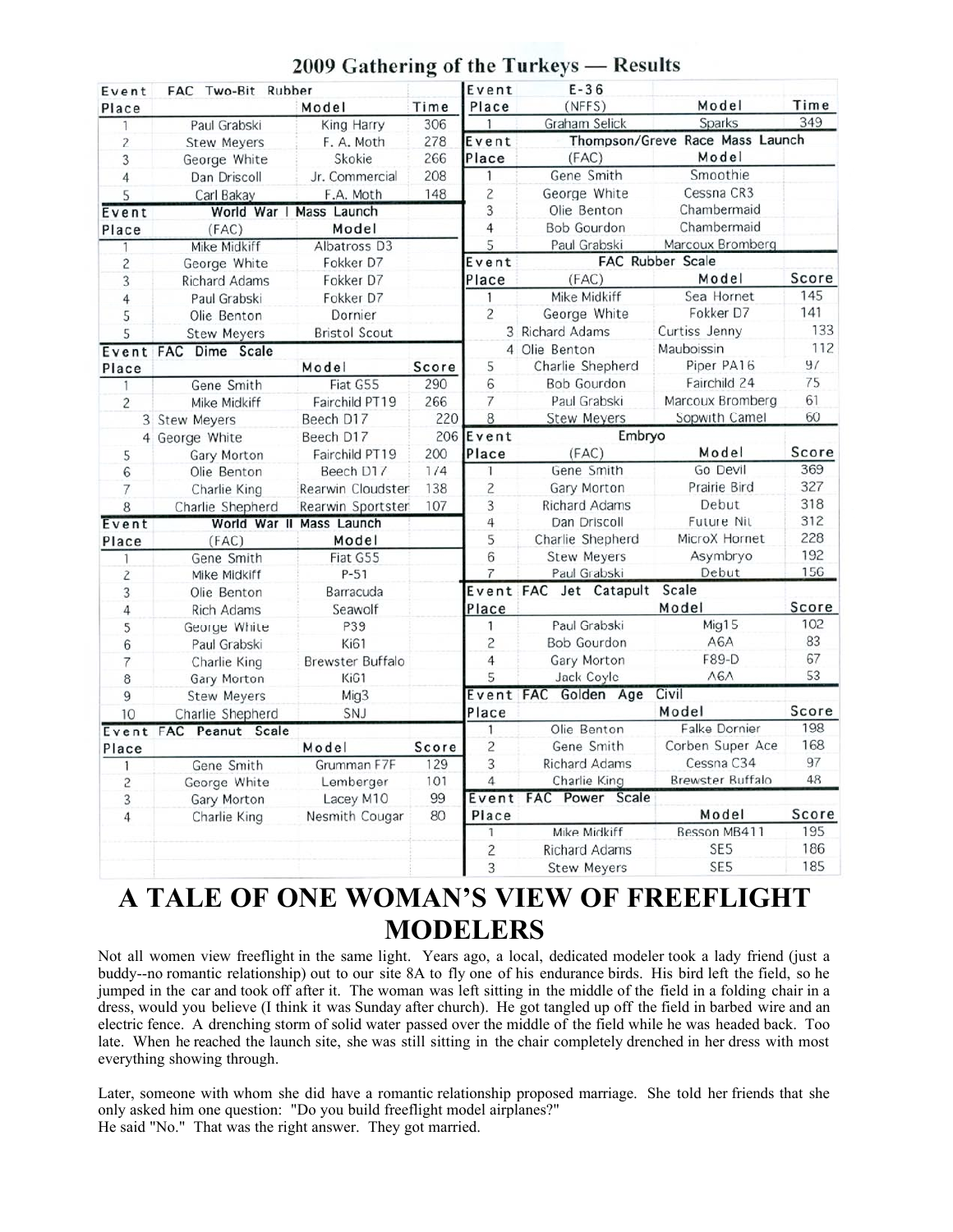



Paul Grabski & Lou Compston Judging Scale Carl Bakay and His Heeb Wren and Mouth Open



Jim Bethea and New (?) Moffett. Won First Place! Scott Cannon and Alert Ignition OT, First Place







Al Pardue's Double Feature Placed Fifth Bob Gourdon's Fairchild 24 Placed 6<sup>th</sup> in FAC Rubber Scale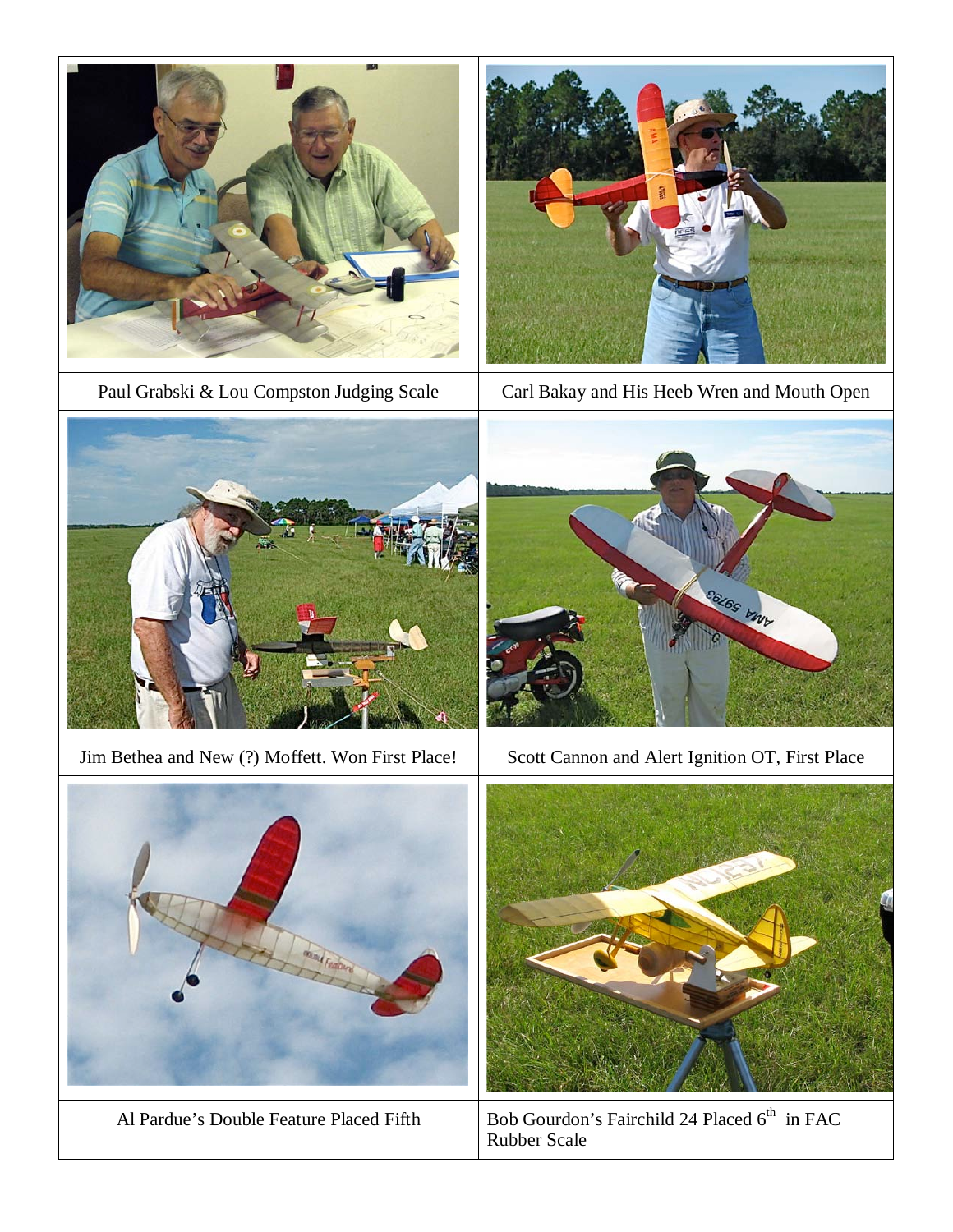

Ed Hardin Won Mulvihill Ollie Benton and Dornier, Fifth in Mass Launch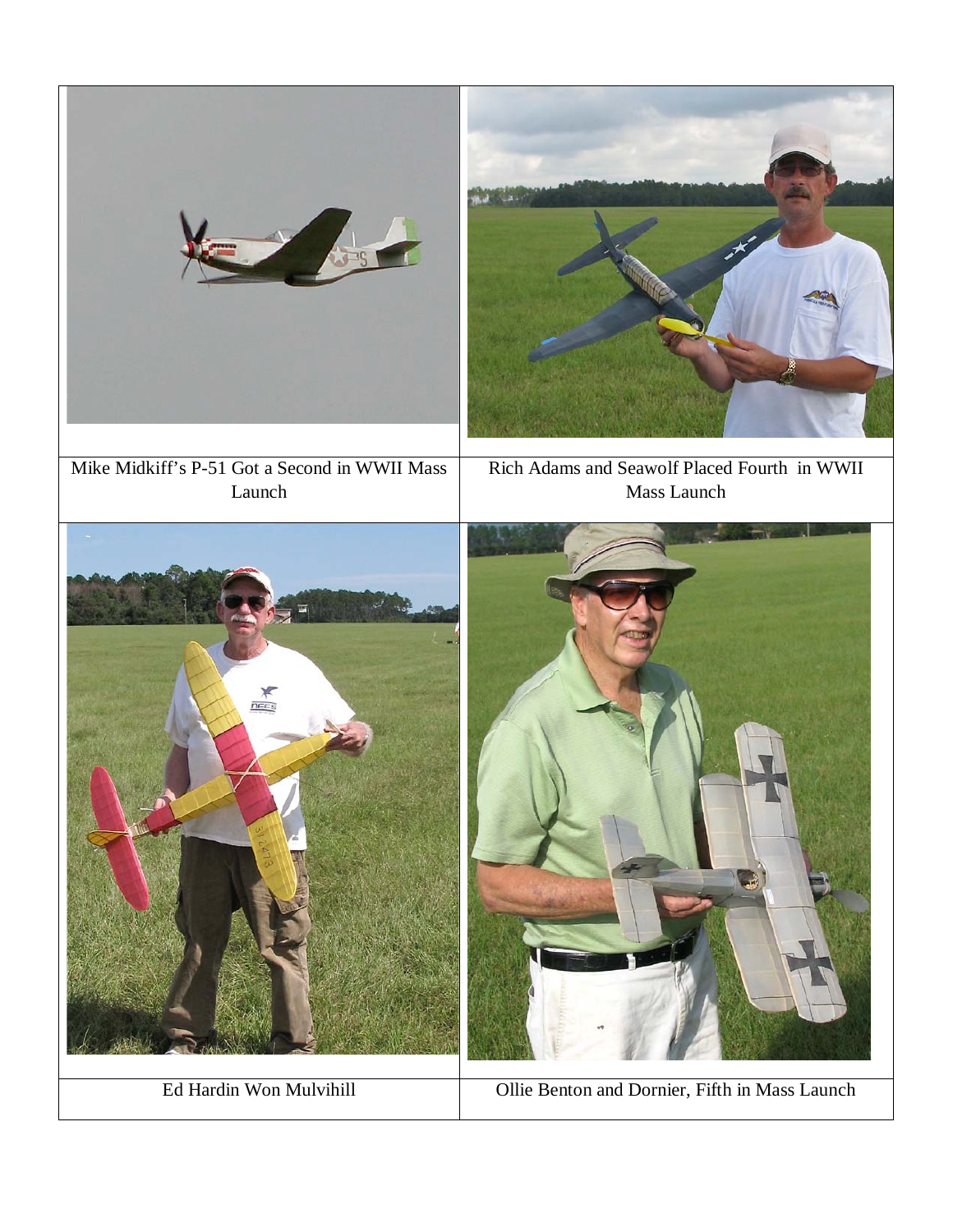

#### **EMMETT ADKINS PASSES ON**

A friend since 2003 that we could always count on to be at the flying field with models in the air, Emmett Adkins, caught his last thermal on 1 September, 2009. Emmett served as a board member of the PFFT for several years, and was always ready to expound the virtues of the University of Tennessee football team!! Emmett served in the U.S. Army and survived the brutal battles in the frozen north of Korea during that war. After the Korean War he had a successful 28 year career as an accountant for the Ford Motor Company

He started building and flying rubber model airplanes while in his teens, and when he married Kay, he insisted that he have space in their tiny apartment to build models. After a number of years, as he ran out of buddies to fly with, he became corrupted into the game of golf. Only when he moved to Mobile did he get back into the model game with the PFFT and he did so with a bang. He seemed to be able to crank out an old-time rubber model every week.

Even as arthritis and continual heart problems slowed him down, he would come out and fly, even if his flying required his beautiful wife's help. We all miss him, and your friendly editor will miss having no one to harass for having the "wrong" color orange "T" on his hat with, since mine is in the burnt orange of Texas.

- George White, reprinted from the PFFT *Thermalier*

### **2009 EVENT CALENDAR**

Dec 29,30,31 FMA hosts the **King Orange International**, Palm Bay Florida. sponsored by the Florida Modeler's Association, Palm Bay, FL. AAA AMA Cat III Contest, NFFS National Cup, America's Cup Contest CD Joe Clawson, 401 Almansa St NE, Palm Bay, FL 32907, [claw3132@msn.com](mailto:claw3132@msn.com) .

SAM 59 members fly most weekends when the weather is agreeable at the Simpson Sod Farm, just North of Folsom, LA. 8 am til 4 pm. No gas RC. AMA license required. Newbies and visitors welcome.